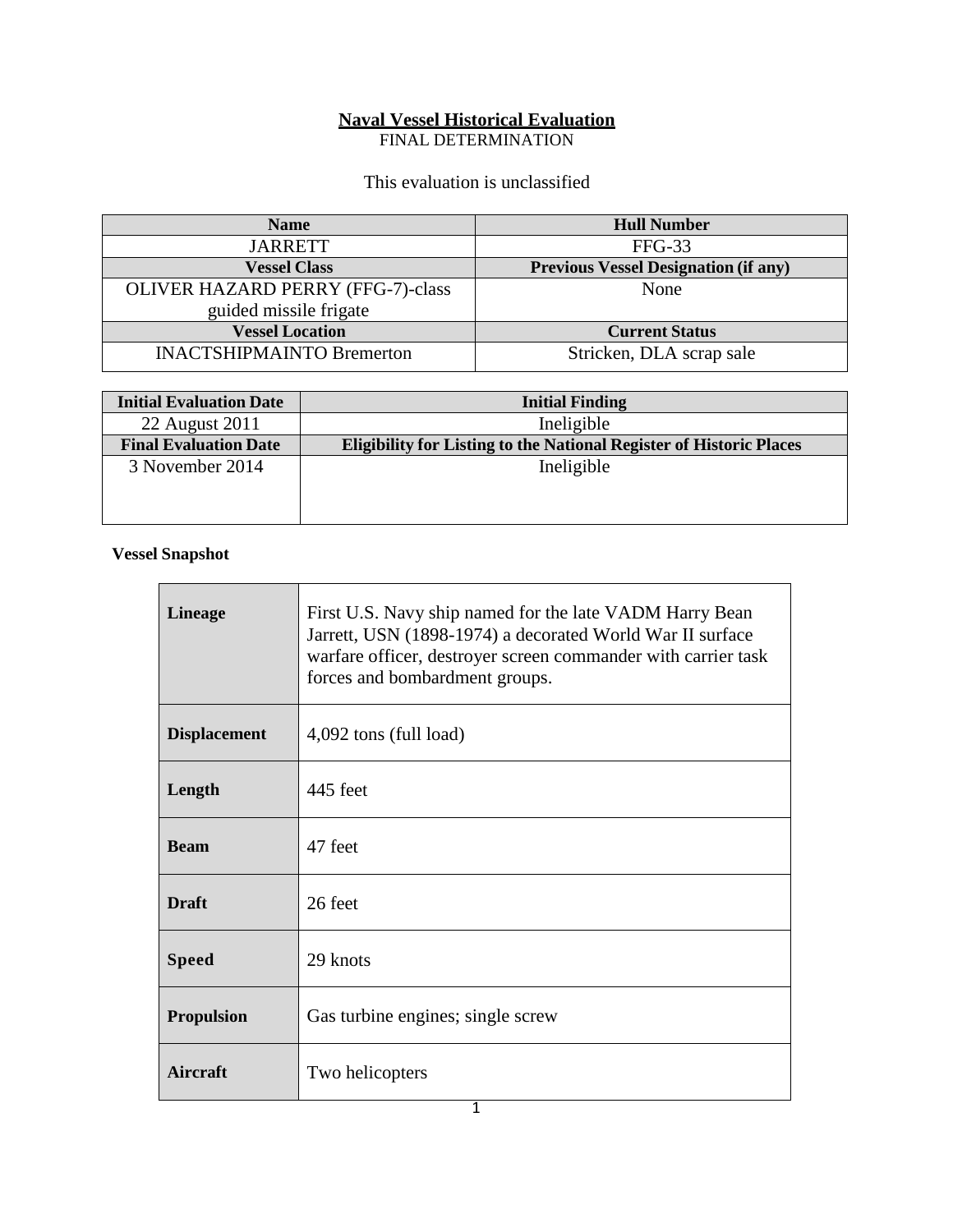| <b>Armament</b>       | One 3-inch/62 caliber, 1 PHALANX Close in Weapons<br>System (CIWS), 1 missile launcher (HARPOON,<br>STANDARD), 6 ASW torpedo tubes, 4 .50 caliber machine<br>guns |
|-----------------------|-------------------------------------------------------------------------------------------------------------------------------------------------------------------|
| <b>Laid Down</b>      | 11 February 1981                                                                                                                                                  |
| <b>Launched</b>       | 17 October 1981                                                                                                                                                   |
| <b>Built By</b>       | Todd Shipyards, Los Angeles, CA, Division                                                                                                                         |
| <b>Sponsor</b>        | Mrs. Harry B. Jarrett, widow of the late VADM Jarrett                                                                                                             |
| <b>Delivered</b>      | 27 May 1983                                                                                                                                                       |
| <b>Commissioned</b>   | 2 July 1983                                                                                                                                                       |
| <b>Decommissioned</b> | 26 May 2011                                                                                                                                                       |
| <b>Stricken</b>       | 26 May 2011                                                                                                                                                       |

# **Vessel History**

| <b>Deployment</b><br><b>Summary</b> | Principally Western Pacific/Arabian Gulf                                                                                                                                                                                                                                                                                                                                                                                                                                                                                              |
|-------------------------------------|---------------------------------------------------------------------------------------------------------------------------------------------------------------------------------------------------------------------------------------------------------------------------------------------------------------------------------------------------------------------------------------------------------------------------------------------------------------------------------------------------------------------------------------|
| <b>Awards</b>                       | Two Combat Action Ribbons, Navy Unit Commendation (as part of Task<br>Group 151.11 during Operation Desert Storm), three Meritorious Unit<br>Commendations (one as part of ABRAHAM LINCOLN (CVN-72) Battle<br>Group, one as part of the PELELIU (LHA-5) Expeditionary Strike Group,<br>one as part of the KITTY HAWK (CV-63) Battle Group during Operation<br><i>Restore Hope</i> ), four Navy "E" Ribbons, three Armed Forces Expeditionary<br>Medals, Southwest Asia Service Medal, Global War on Terrorism<br>Expeditionary Medal. |
| <b>Noteworthy</b><br><b>Events</b>  | During second Persian Gulf deployment, participated in Operation <i>Earnest</i><br>Will, and mine interdiction operations that led to the capture of the Iranian<br>minelayer IRAN AJR (1987), WestPac Deployments/Operation Desert Storm<br>(1990-1993); located remains of last Operation Desert Storm MIA(1991),                                                                                                                                                                                                                   |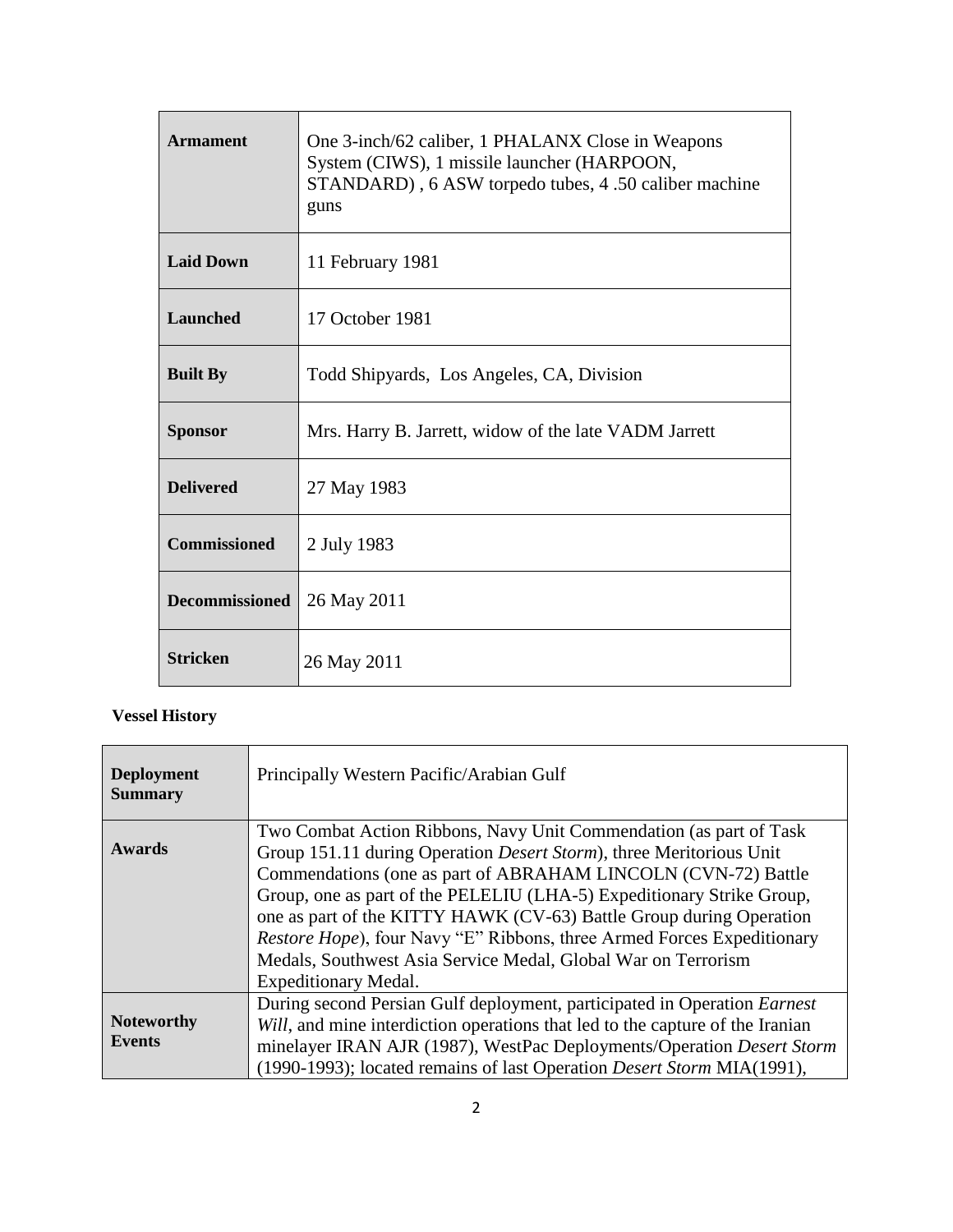|              | participated in Operation <i>Enduring Freedom</i> . Was part of every major<br>sanction-enforcing blockade over the past three decades and was a leader in<br>anti-terrorism and the war on drugs. |
|--------------|----------------------------------------------------------------------------------------------------------------------------------------------------------------------------------------------------|
| DANFS* Entry | JARRETT's extant command histories/command operations reports are<br>posted on line on the NHHC Web Site. DANFS history is in research phase.                                                      |

### \**Dictionary of American Naval Fighting Ships*

#### **Criteria Evaluation 1**

| <b>Presidential Unit Citation?</b><br>ii. Did an individual act of heroism take<br>N <sub>o</sub> |  |
|---------------------------------------------------------------------------------------------------|--|
|                                                                                                   |  |
|                                                                                                   |  |
| place aboard the vessel such that an                                                              |  |
| individual was subsequently awarded                                                               |  |
| the Medal of Honor or the Navy Cross?                                                             |  |
| iii. Was a President of the United States<br>N <sub>0</sub>                                       |  |
| assigned to the vessel during his or her                                                          |  |
| naval service?                                                                                    |  |
| iv. Was the vessel was the first to<br>N <sub>0</sub>                                             |  |
| incorporate engineering, weapons                                                                  |  |
| systems, or other upgrades that                                                                   |  |
| represent a revolutionary change in                                                               |  |
| naval design or warfighting capabilities?                                                         |  |
| v. Did some other historic or socially<br>N <sub>o</sub>                                          |  |
| significant event occur on board the                                                              |  |
| vessel?                                                                                           |  |
| <b>Historic Evaluation Conclusion</b><br>Ineligible                                               |  |
| Ship has undergone repairs and alterations<br>Assessment of integrity of design, materials,       |  |
| workmanship, feeling and/or association<br>common to her class and type.                          |  |
|                                                                                                   |  |
|                                                                                                   |  |

| <b>Sources</b> | www.history.navy.mil/shiphist/j/ffg33.htm           |  |
|----------------|-----------------------------------------------------|--|
|                | www.nvr.navy.mil/nvrships/details/FFG33.htm         |  |
|                | www.public.navy.mil/surfor/ffg33/Pages/default.aspx |  |

#### **Historic Preservation Stakeholder Comment**

**Historic preservation stakeholder comments received are considered when preparing final determinations. The initial determination for this vessel was made available for comment by historic preservation stakeholdersfor 60 days. During that time, the Navy received no written comments.**

<sup>1</sup> Evaluation conducted using triggers established for naval vessels in *Program Comment for the Department of*